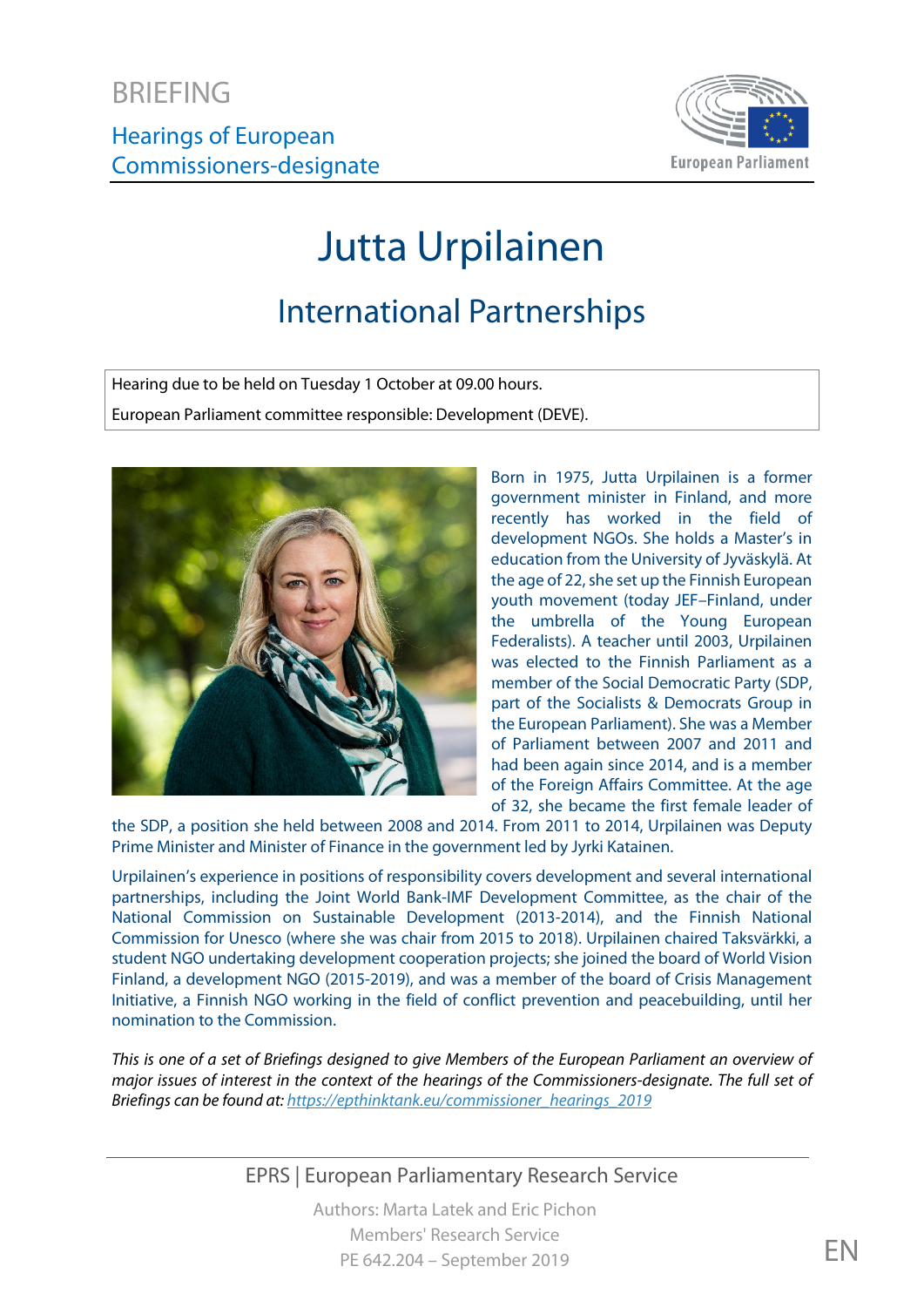## Background

The proposed new title of the post for the Commissioner in charge of development cooperation highlights the European Union's willingness to move its relations with developing countries away from a classical donor-recipient approach, towards a mutually beneficial partnership of equals. The Commissioner-designate's [mandate](https://ec.europa.eu/commission/files/jutta-urpilainens-mission-letter_en) builds on trends shaped by the outgoing Commission: a focus on a privileged partnership with Africa and the will to achieve comprehensive agreements with countries from which originate, or through which circulate, the largest number of migrants to Europe. Promoting the achievement of the United Nations sustainable development goals (UN SDGs) in the EU and its partner countries is also at the core of the mandate, notably in promoting women's and girls' empowerment and supporting civil society.

EU policies in developing countries remain directed by the 'primary objective' of 'the reduction and in the long term the eradication of poverty' (Article 208 TFEU). This is challenging, as although the global poverty rate is decreasing – mostly due to rising incomes in China – [growing inequalities](https://openknowledge.worldbank.org/bitstream/handle/10986/30418/211330ov.pdf) overshadow the prospects of global development and put social cohesion and economic stability at risk. Today, the combined wealth of the richest [26 people](https://www.oxfamamerica.org/explore/research-publications/public-good-or-private-wealth/) in the world is equal to that of the poorer half of the world's population, and this gap is widening. With a poverty rate of above 30 %, Sub-Saharan Africa is home to most of the world's poor, and in contrast to other regions, the total number of poor people is increasing, exacerbating the continent's vulnerability to the impact of climate change and risk of political violence. Against this background, official development assistance (ODA) remains essential leverage in development policies. The EU and its Members States account for 57 % of global ODA; i[n 2017,](https://www.google.be/url?sa=t&rct=j&q=&esrc=s&source=web&cd=1&cad=rja&uact=8&ved=2ahUKEwjJntDEibHiAhXC-qQKHVfXBeAQFjAAegQIAxAB&url=https%3A%2F%2Fwww.oecd-ilibrary.org%2Fdevelopment%2Fgeographical-distribution-of-financial-flows-to-developing-countries_20743149&usg=AOvVaw0uF8nt40izxM1NOynSchu8) 20 % of €74.4 [billion](http://data.consilium.europa.eu/doc/document/ST-9201-2019-INIT/en/pdf) in collective EU aid was disbursed by the Commission, with the remaining 80 % spent by Member States. Despite the fragmentation of development policies, and budgetary constraints that contributed to the reduction of the EU's collective ODA for a second year in a row in 2018, the EU's financial contribution and agenda-setting influence in various international forums make it a major shaper of the global development effort.

## Recent developments

In June 2017, the EU's overall development policy goals and principles were redefined in the new [European Consensus on Development,](https://ec.europa.eu/europeaid/new-european-consensus-development-our-world-our-dignity-our-future_en) endorsed by both EU institutions and Member States. The new framework adopts the UN [2030 Agenda's](https://sustainabledevelopment.un.org/post2015/transformingourworld) holistic approach, addressing social, economic and environmental dimensions in an integrated manner. While retaining poverty eradication as the main goal of EU development policy, the consensus underlines the contribution to achieving the overall objectives of EU external action, in particular building resilience and addressing the root causes of migration. It reaffirms the principles and values guiding EU development action, stressing the rightsbased approach to development cooperation, with gender equality as a core underlying value. The [new paradigm](https://www.un.org/esa/ffd/wp-content/uploads/2015/08/AAAA_Outcome.pdf) for financing the achievement of the SDGs implies effective use of all public and private financial flows. The need for a rise inODA remains crucial however, a[s stressed](http://data.consilium.europa.eu/doc/document/ST-9201-2019-INIT/en/pdf) by the Council in May 2019, particularly as a means to leverage additional resources, such as private-sector investment.

The creation of th[e European Fund for Sustainable Development](https://ec.europa.eu/commission/news/european-parliament-think-tank-briefing-efsd-2019-apr-03_en) (EFSD), one pillar of th[e EU External](https://ec.europa.eu/commission/eu-external-investment-plan_en)  [Investment Plan](https://ec.europa.eu/commission/eu-external-investment-plan_en) in September 2017, ties in with this new perspective and aims to mobilise various financing sources for development. Using existing blending facilities and the new EFSD guarantee, the EFSD aims to scale up private-sector involvement in socio-economic development in Africa and the EU neighbourhood. The Commission expects the EFSD to trigger additional public and private investment of up to €44 billion. If the Member States match the EU contribution, this figure could double to €88 billion. Together with the [EU Emergency Trust Fund for stability and addressing root](https://ec.europa.eu/trustfundforafrica/content/homepage_en)  [causes of irregular migration in Africa,](https://ec.europa.eu/trustfundforafrica/content/homepage_en) (EUTF for Africa, established in 2015), the EFSD is also one of the financial arms of th[e new partnership framework for cooperation with third countries](http://www.europarl.europa.eu/legislative-train/theme-towards-a-new-policy-on-migration/file-new-migration-partnership-framework-external-component-of-migration-policy) with high irregular emigration. The establishment of crisis-related trust funds (fo[r the Central African Republic,](https://ec.europa.eu/europeaid/countries/central-african-republic/eu-bekou-trust-fund_en) [Colombia](https://ec.europa.eu/europeaid/eu-trust-fund-colombia_en) an[d Syria\)](https://ec.europa.eu/trustfund-syria-region/content/home_en), is a step towards operationalisation of the humanitarian-development-security nexus on the ground.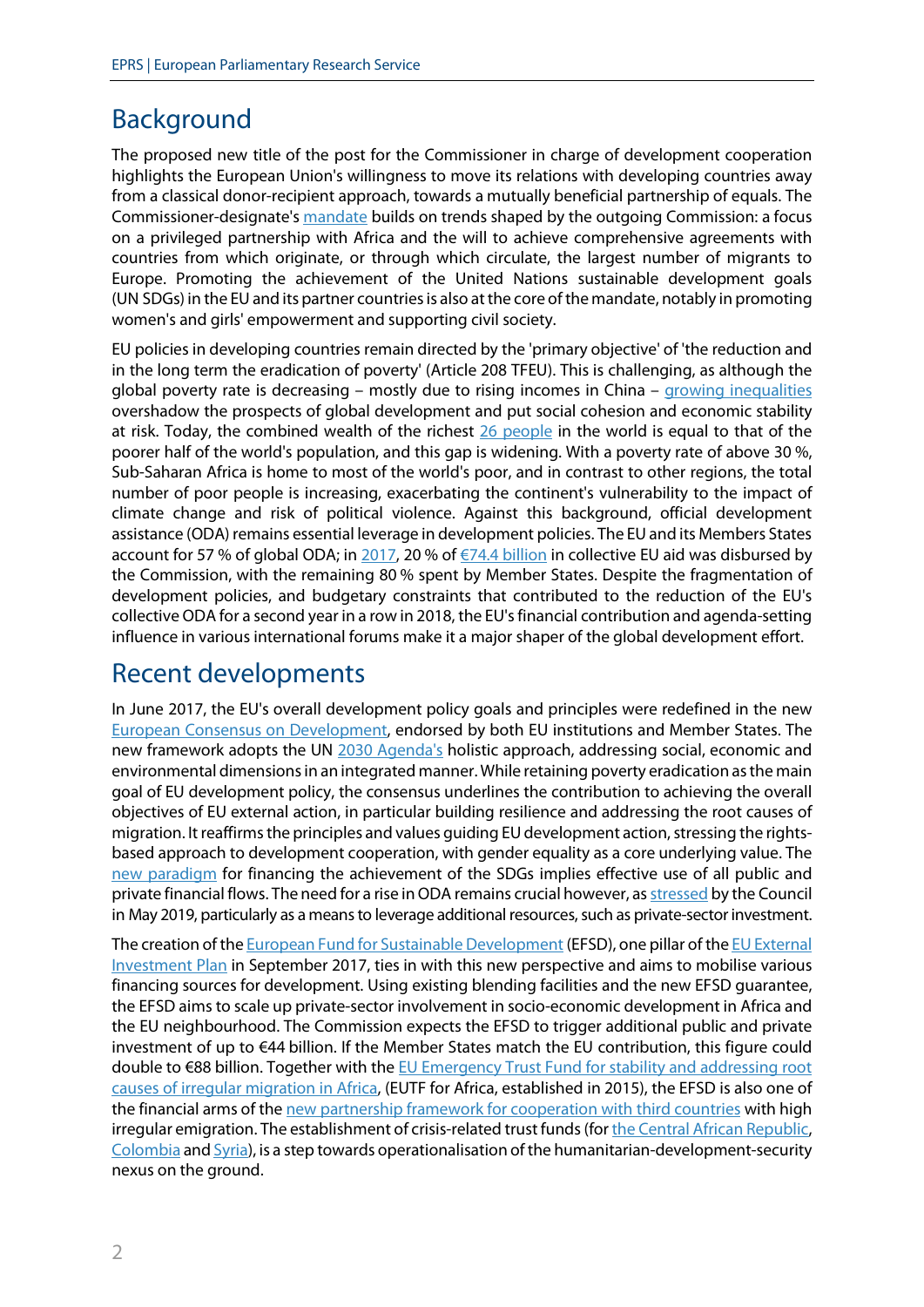Launched in September 2018, the [Africa-Europe Alliance for sustainable investment](http://www.europarl.europa.eu/legislative-train/theme-europe-as-a-stronger-global-actor/file-new-africa-eu-alliance/) and jobs completes this new approach, focusing on investment in job creation and education, establishing a good business environment, and fostering trade. In the next five years, it should develop into a comprehensive strategy for Africa. Its success will to a large extent depend on the deployment of the EFSD and its successor EFSD+, which remain the main vehicles for achieving the promised substantial increase in intercontinental investment and trade.

# Priorities and challenges

#### Public opinion

EU public support for development aid remains high. In a [2018 Eurobarometer](https://ec.europa.eu/europeaid/sites/devco/files/ebs-476-summary-20180925_en.pdf) survey, 89 % of EU citizens considered it important to help people in developing countries, and 71% felt tackling poverty in third countries should be one of the EU's main priorities. However, only a minority was in favour of increasing EU aid.

The economic and political rise of middle-income countries, particularly China, has brought new actors to the development cooperation field, changing its patterns. Several key events in 2019, in particular the [High-level Political Forum on Sustainable Development](https://sustainabledevelopment.un.org/hlpf/2019) (8-19 July), the [Climate](https://www.un.org/en/climatechange/)  [Summit](https://www.un.org/en/climatechange/) in New York (23 September) and the [Sustainable Development Goals Summit](https://sustainabledevelopment.un.org/sdgsummit) (24-25 September), have provided the EU with important opportunities to re-affirm its leadership and engagement within the global development architecture and to promote a rules-based multilateral order, tackle global challenges and project European values – all thre[e European Council](https://www.consilium.europa.eu/media/39914/a-new-strategic-agenda-2019-2024.pdf)  [strategic agenda](https://www.consilium.europa.eu/media/39914/a-new-strategic-agenda-2019-2024.pdf) priorities adopted in June 2019. As part of this multilateral action, the current [renegotiation of the 'Cotonou'](https://www.europarl.europa.eu/legislative-train/theme-europe-as-a-stronger-global-actor/file-towards-post-cotonou) partnership with African, Caribbean and Pacific countries aims to take new EU strategies, the SDGs, and new ambitions of the partner countries concerned, into account.

The Council also underlined the EU's longstanding commitment to [policy coherence for](https://www.consilium.europa.eu/media/39380/pcd-conclusions.pdf)  [development](https://www.consilium.europa.eu/media/39380/pcd-conclusions.pdf) (PCD), which involves taking the objectives of development cooperation into account in all internal and external policies that are likely to affect developing countries, as a fundamental contribution towards achieving the [SDGs.](https://ec.europa.eu/europeaid/policies/sustainable-development-goals_en) Council [called on](https://www.consilium.europa.eu/media/39380/pcd-conclusions.pdf) the Commission to build PCD into its overall work on the implementation of the 2030 agenda. To fund these policies, the Commission proposed the consolidation of the existing development policy financial instruments (including the currently off-budget European Development Fund) [into one](https://www.europarl.europa.eu/legislative-train/theme-new-boost-for-jobs-growth-and-investment/file-mff-ndici) (Neighbourhood, Development and International Cooperation Instrument, or 'NDICI'), to cover the EU's external action in its entirety, allowing a more flexible use of funds. This proposal will be central in the [negotiation of the multi](https://www.consilium.europa.eu/en/policies/eu-budgetary-system/multiannual-financial-framework/mff-negotiations/)[annual financial framework \(MFF\)](https://www.consilium.europa.eu/en/policies/eu-budgetary-system/multiannual-financial-framework/mff-negotiations/) for 2021-2027. This merging of instruments is in line with the [integrated approach](https://ec.europa.eu/europeaid/sites/devco/files/2018-01-cnl_conclusions_on_ia.pdf) to address the root causes of irregular migration through socio-economic development, job creation and capacity-building in support of security and development, notably through comprehensive partnerships with countries of migration origin and transit.

However, several non-governmental organisations have raised [concern](https://concordeurope.org/blog/2019/04/23/the-road-to-a-budget4solidarity-half-way-there/) that the EU policy of using development aid as a means of curbing irregular migration risks diverting aid from those most in need, and indirectly prompting [unexpected negative consequences](http://www.europarl.europa.eu/thinktank/en/document.html?reference=EPRS_BRI(2019)640137) for the local economic and social fabric. In parallel, ['blending'](https://www.odi.org/sites/odi.org.uk/files/resource-documents/12666.pdf), the use of EU ODA to leverage substantial private and public investment in developing countries, must be closely [monitored](https://www.eca.europa.eu/Lists/ECADocuments/SR14_16/SR14_16_EN.pdf) to ensure its real impact on sustainable development and poverty alleviation. [Democratic scrutiny](http://www.europarl.europa.eu/thinktank/en/document.html?reference=IPOL_STU(2018)603821) of innovative financial instruments such as the EFSD and the trust funds, is also a challenge.

## European Parliament

Treaty basis and European Parliament competence

Articles 208 to 211 of the Treaty on the Functioning of the European Union (TFEU) contain provisions on EU development policy, defining it as a shared competence of the EU and the Member States. The European Parliament is co-legislator, together with the Council, in the framework of the ordinary legislative procedure (Article 212(2) TFEU in conjunction with Article 209 TFEU).